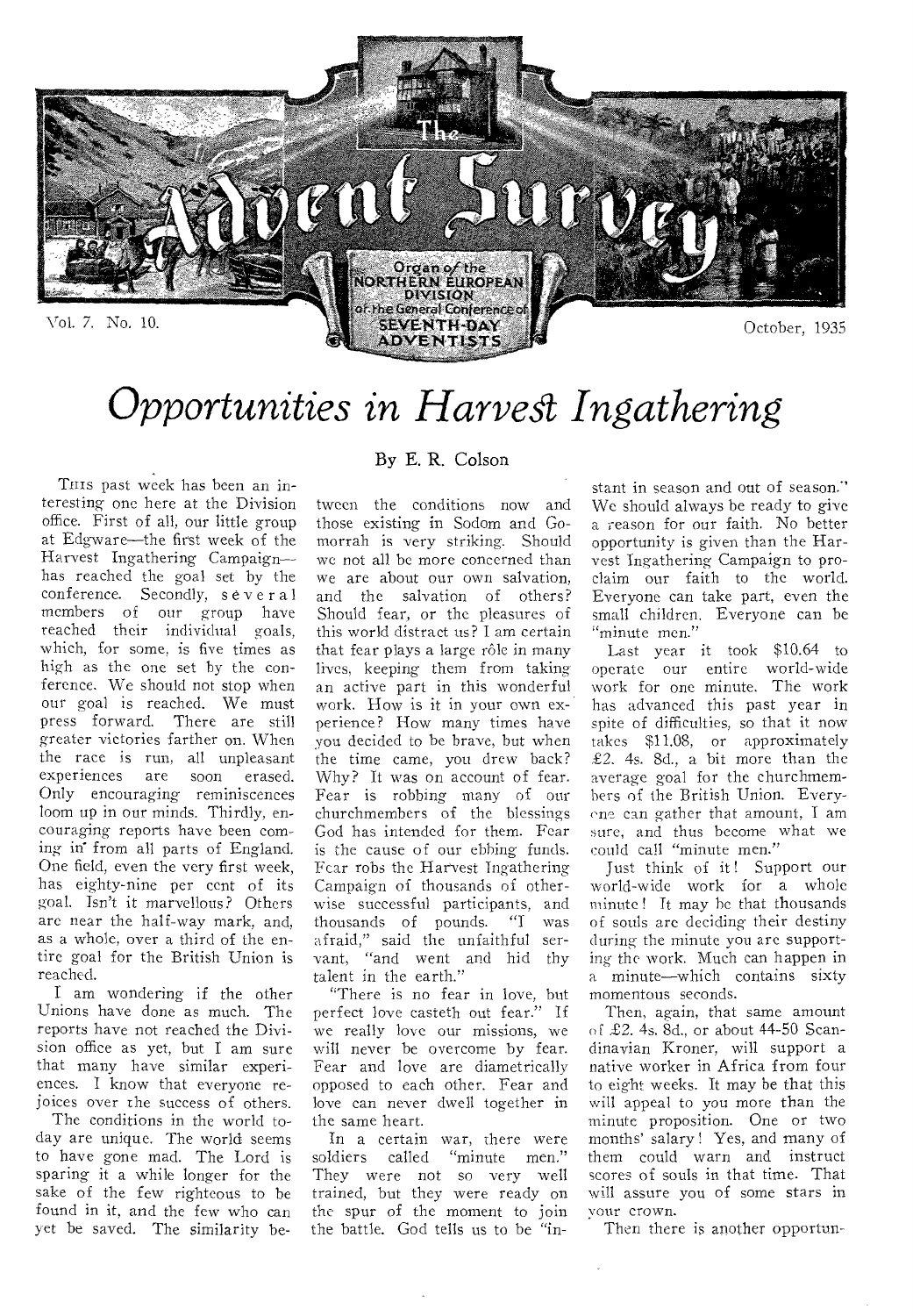ity to help during the Harvest Ingathering Campaign. Our depleted resources, the many calls, and the openings on every front caused our leaders to budget for a fifteen per cent increase in mission offerings over last year. So far there has been only a four per cent increase. 1 know our lay-members are faithful, but many are not blessed with an abundance of this world's goods. For some a fifteen per cent increase would be an impossibility up to the time of this campaign. But here comes the opportunity. By a little better planning, more enthusiasm, an ever-increasing love for our fellow-beings, and a

greater realization of the shortness and seriousness of the time allotted us, we can spring our last year's amount fifteen per cent. It will not make us any poorer, but, on the contrary, it will enrich our experience and *give* us invaluable blessings.

We are not seeking and labouring for ephemeral, tinselled knick-<br>knacks, but for imperishable imperishable treasures. The money we solicit means little in itself. It will perish, But the pearls of great price in the kingdom of heaven—which is now in our hearts—will remain and become more and more established.

# *Progress in S. E. Nigeria*

### BY A. C. VINE

THE work in the Elele District of the South-east Nigerian Mission is a comparatively young work, and has cost some anxiety and heartache in the course of the past five years. The Ibo people accept Christianity easily, and although this sounds ideal, the circumstance means harder work and more anxiety than would at first seem necessary.

All over the country appeals come to us to go and teach the truth. It is a matter of little difficulty to raise up a new company of "believers" from a community where Christianity is no strange thing. Many a time we have preached to a gathering and the people have said that they knew Jesus and believed in His power to save; but they desired to learn how best to serve Him, so had come to the Adventists because what they had heard of this people rang true. These requests cannot be denied. Se new companies are formed, and we do our best to care for them with the small force of evangelists we have. Two, three, four--even five—companies are committed to the care of but one paid worker, who is expected to do regular evangelistic work besides caring for his churches. So it is not difficult to understand that the actual companies of believers have, in many instances, been weak in the faith and in good works. Some have thought that to join

### the Sabbath-schools was to become members of the church. Others have not seen the necessity of joining the baptismal class, when to do so imposes restrictions upon them too hard to hear. This is why *we* show such a vast difference between our Sabbathschool and church memberships. We felt anxious over this general weakness. Sometimes it has seemed almost impossible that many of our people could ever become true Seventh-Day Adventists.

But here we have reckoned without the Holy Spirit. No other reason could be found for the fact that our Sabbath-school members stay with us, but that the Spirit

holds them. They learn slowly, sometimes almost imperceptibly, but there is a positive forward movement all the time, about which we cannot but feel happy.

We have just closed the first organized Advisory Council in Elele District, and there is every reason to believe that the members have gone away with a new confidence in this movement, and a new sense of responsibility resting on themselves. The real interest they took in the Sabbath-school work, and in lay evangelism, and the resolutions to be faithful in other Christian obligations, speaks of genuine progress.

The material ways by which the spiritual life of the Mission may be judged are positive. The number of people in our baptismal classes is double what it was at this date in 1934, and there is over fifty per cent increase in the offerings and tithes rendered in the first half of 1935 over the corresponding period of 1934. The number of Bibles in use now among our companies is three times the number in use at this time last year. And next year, when we hope to he using Ibo Sabbath-school lesson pamphlets, there will be a still greater number of Bibles in use. So the work is being built up.

Although the foundation is taking so long to lay down, it is yet being truly laid, to the glory of God and the furtherance of His kingdom in this country.

We solicit a renewed interest in your prayers.

# *The General Conference Advanced School*

#### BY R. W. ENGSTROM

THE need of stronger Bible teaching in all our schools led to the establishment of the Advanced Bible Summer School at Pacific Union College, St. Helena, California, in 1934. A session comprises two periods of six weeks each. The purpose of this school is to make available to our Bible and history teachers, editors, ministers, and missionaries, courses on a graduate level in theology, religion, history, English, biblical languages, speech, and education. We believe that the providence of God has been at work preparing men qualified to give the advanced instruction and training in such a school; highly trained teachers, combining intellectual achievements with spirituality and eminent teaching ability. Our teaching staff is headed by Dean M. E. Kern, whose long experience in education and close connection with our world-wide work fit him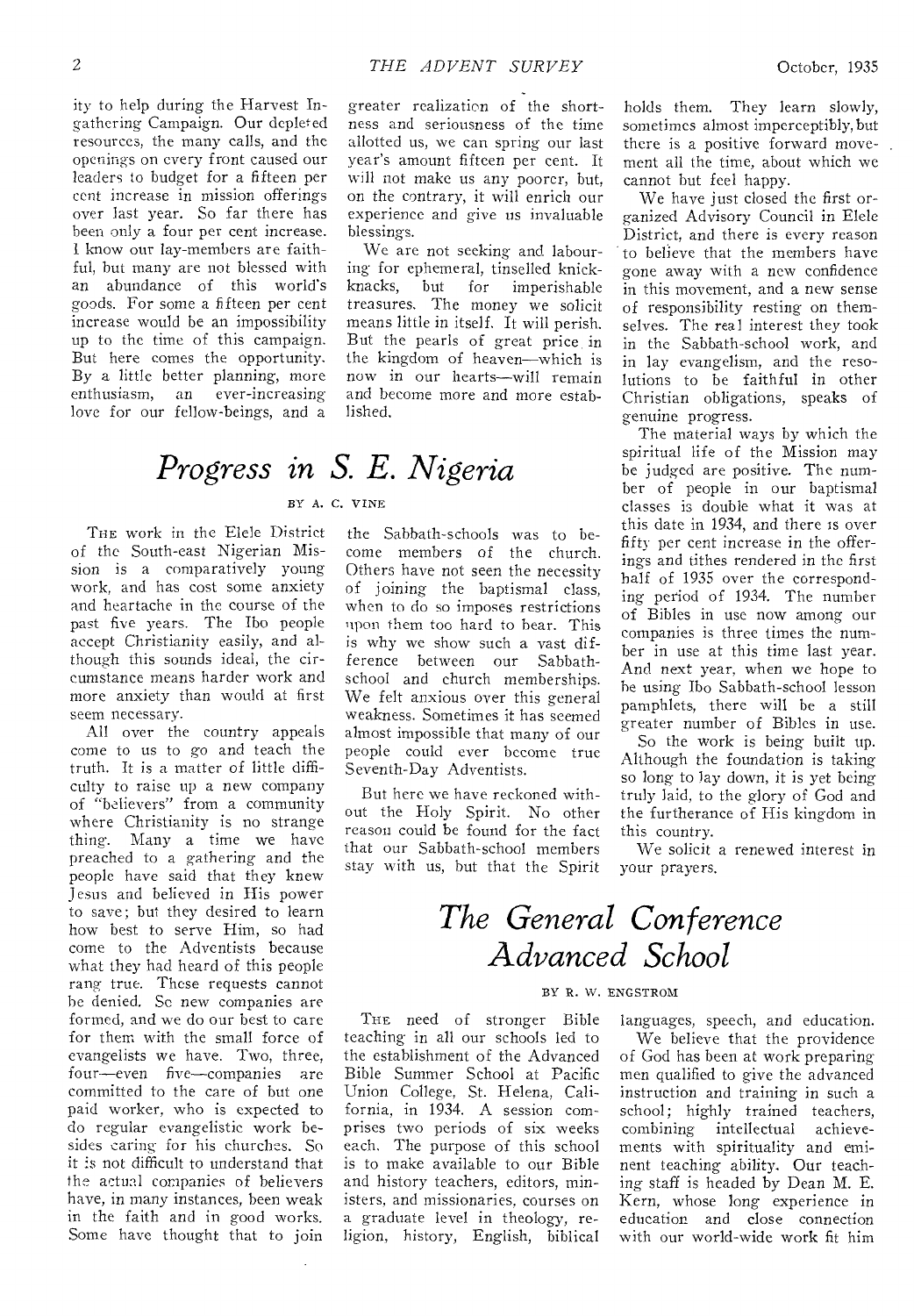especially to direct the Bible School. On our teaching staff for 1935 are the following:

- President M. L. Andreasen, Systematic Theology.
- Dr. L. L. Caviness, Hebrew and Greek.
- Pastor L. H. Christian, Religion and History.
- Professor B. P. Hoffman, Religion.
- Dean M. E. Kern, Methods of Bible Teaching.
- Dr. F. A. Schilling, Church History.
- Professor C. E. Weniger, Biblical Literature and Speech.
- Dr. W. H. Teesdale, History of Antiquity.
- Dr. G. F. Wolfkill, Education.

Besides the regular courses, a number of lecture series by leading denominational men are given on Church Organization and Administration, Stewardship, Religious Liberty, and Christian Education. In our regular courses special emphasis is laid on independent

### research in connection with the subject taught, and the requirements in scholarship are high.

Last year the Bible School exactly reached its goal of forty students. This year the attendance reached fifty-eight. A source of great inspiration and blessing has been the intimate personal contact made with many of our leaders. But perhaps the greatest blessing received is the desire and determination to instil into the minds of the students whom we are to teach the same inspiration that we have received. The Bible School has helped us to see what we may be in scholarship, consecration, influence, and power over sin. A testimony recently given by one of our Bible teachers aptly expresses what we have received :

"No three months of my educational experience can compare with those of last summer for stimulus, broadening of vision, and deepening of spiritual values."

## *A Faithful Witness*

### BY IT. L. RUDY

WHILE visiting a newly-organized church in a Catholic city of Lithuania I was witness to an experience that should help others who may be ashamed to testify of the Advent message. This church is made up of members who came out of Roman Catholicism. Among the seventeen souls that were baptized recently there is a young lady who has had a remarkable experience.

This young woman—still a girl of eighteen—was married two years ago. She has a child five months old. Her husband left her to find work. Last winter she began attending the public meetings conducted by Pastor Birzgals in Panevezys, where she lived. Her parents and her husband opposed her terribly; still she didn't miss a meeting. When the first six souls were baptized, after midnight, one night last May, this young lady was among the number. When she returned from the baptism early next morning she expected to be treated worse than ever. She had prayed earnestly to God to give her the courage of her convictions, and to convert her loved ones. The Lord heard her prayers on her behalf and on behalf of her parents and husband.

When she met her father the next morning the first happy surprise came to her. Instead of scolding and beating her he quietly began to talk. He said : "You know I am a terrible smoker. When I found that you really went to be baptized, I decided to give my heart to God, too. To assure you of my sincerity I am throwing my pipe away this minute." He threw his pipe away and hasn't touched it since.

When the time for the next meeting came, both the father and mother went with their daughter to hear God's Word. Two months later both the parents were baptized. The young woman's husband wrote her a letter a few days ago telling her that he is coming home soon, and wishes to be baptized.

This young lady is now selling our truth-filled literature. She supports herself and baby. The day that I met her she had been

out selling literature and had been arrested by the police for doing that kind of work. She appeared at the police office and when the chief of police saw her he said: "You just go ahead and sell that good literature. The man who arrested you didn't know that you have a perfect right to canvass with Adventist literature. I know the Adventists. They do a noble work." This experience gave our loyal little sister more courage to work for the Master. She is qualifying to become a regular colporteur.

God has thousands of such dear hearts among Catholics. May God help us to find them ! May this experience encourage others in faithful witnessing.

WE take the following from a report written by Brother M. J. Sorenson:

**44-** 

"From reports that reach us in Ethiopia, there seems to be a rumour current in the homeland that we missionaries have left. We are glad, however, to state that we are all here and instead of planning to leave, we are planning to remain at our post of duty. The future is uncertain and the time may come when it will be necessary to leave, but our intention and desire is to stay.

"It is true that early in July American missionaries were strongly urged to evacuate immediately. When the word came to us, the workers here in the capital met for counsel and prayer as we had already done many times previously. While appreciating the interest our governments took in the safety of their citizens, yet we did not feel that it was God's will we should leave and all decided to remain. We realize that we are God's ambassadors, and we are anxious to discharge our ambassadorial duties in a dignified and honourable manner. We also feel that our people have placed upon us a sacred trust and we do not want to disappoint them.

"At various times the Emperor has asked his people to fast and pray. To-day Ethiopia is stretching out her hands unto God."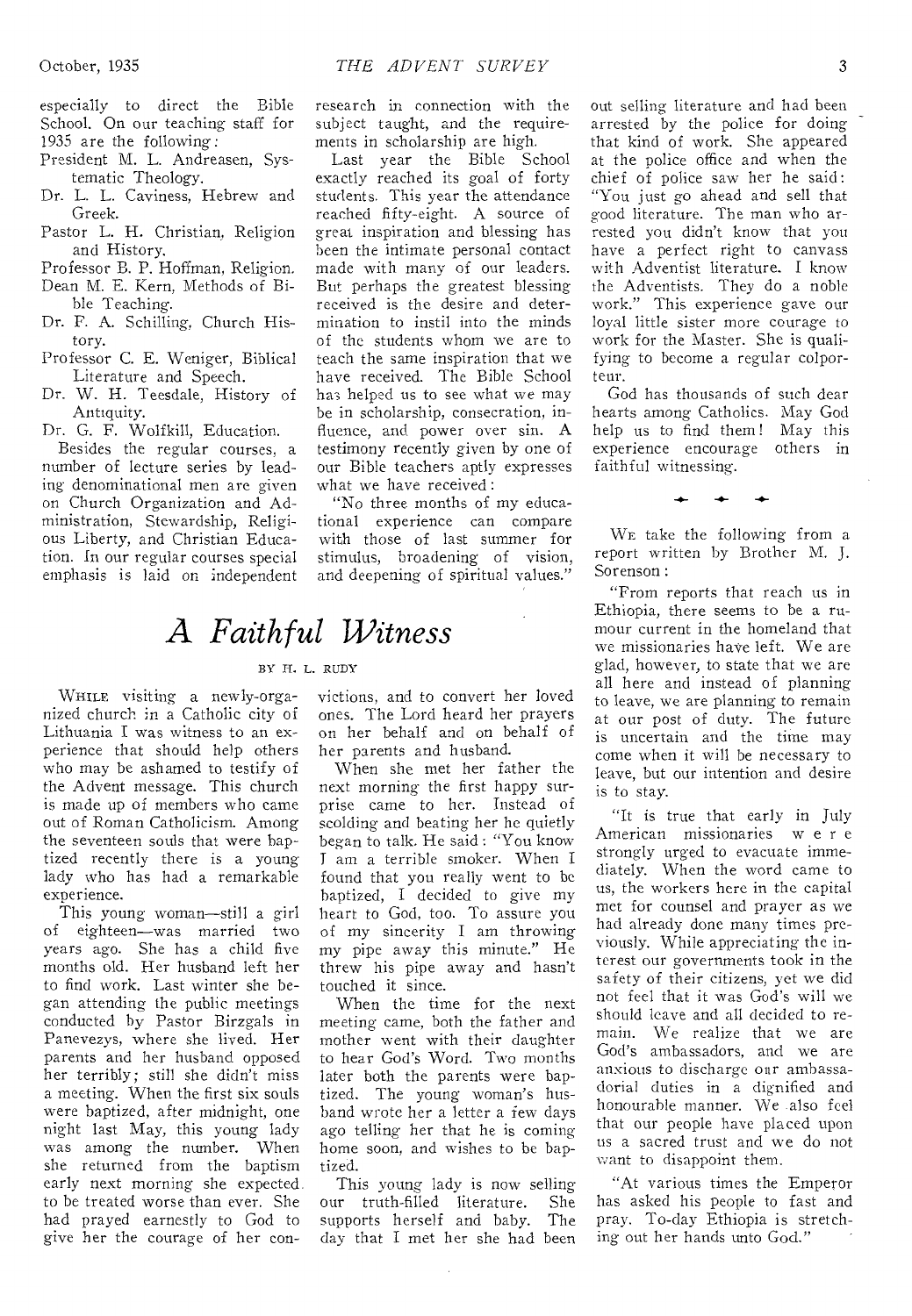

*The Adventist Church in Resekne, Latgale, Latvia.* 

### *Latgale*

### BY H. LINDE

As in nature through earthquakes and other disasters islands disappear and islands emerge, so it happens also in the sea of nations. The last great European storm, which powerfully beat on the peoples of Europe and other continents, brought great geographical changes in the national boundaries of various races. Kingdoms went down and new ones, of which the world had known little or nothing, achieved their independence and founded their own governments.

Among these new states is Latvia. Latvia has a population of 1,950,000 and consists of four provinces: Courland, Semgale, and Latgale. Latgale is hounded on the south by Poland, on the south-west by Lithuania, on the north by Estonia, and on the east by Soviet Russia.

In order that this section of the Widseme Conference may be better understood, together with its possibilities and the conditions under which we as a church must labour there, I send this brief account of our work.

Latgale is 15,679 square kilometres in extent, and has only 565,503 inhabitants, drawn from seven distinct peoples. The main languages are the Latvian and Russian. A many-coloured picture is presented by the religious divi-

sions. There are nine different confessions of faith, and each one is convinced of the necessity of its mission, and ardent in the work of holding its membership and winning converts.

These divisions, the many races, languages, and creeds, are great hindrances in the proclamation of the Advent message, so that it may truly be said that Latgale is as much a mission problem as we find in many of the lands called mission fields.

Although in Latgale the message had its beginning in 1921, we have to acknowledge that after these fourteen years of work we can count only seventy members. This condition of things has, in the past year or two, greatly exercised the Widseme Conference, until by God's help we have found a good way out. The far-sighted and sympathetic understanding of our Union president, Brother H. L. Rudy, was brought to bear on the problems above mentioned, and obtained for us practical help. The Union appropriated for Latgale Lats 2,000, and God sent us also suitable workers who were prepared to do advance work for Latgale, and to put their whole strength into the effort.

We attacked the territory from three directions. On the west, Brother J. Oltin began to preach

in the town of Balvi. Although not having a large population, Balvi made a good centre to work from. Brother Oltin's experiences in Lithuania, where he laboured for eight years, were well calculated to bring good results in Latgale. He is working along strong lines and has good prospects.

In the heart of Latgale, Brother M. Macanow set to work. He had laboured for seven years in Riga among the Russians with good results. He edits our Russian paper, *Obsor Miroquick Waprosov.* On this page is a photograph of the "Advent Kapelle" in Resekne, built for us by a Jew and rented to us now for several years. Resekne is a city of more than 20,000 inhabitants. The meetings are very well attended and give promise of a good harvest.

Then in the east in the town of Ludsa, on the main street where all have to see it as they go by, we have our church in which Brother P. Jakovlevs carries on his work. Ludsa is the most remote city in eastern Latgale, near the Russian border. It has a population of 5,350 and is surrounded by beautiful scenery, old fortress ruins, and hills. The ruins, which rise majestically on the shore of one of the many lakes, witness to centuries of history.

The brethren mentioned have done good work during the past winter, and we are thankful to God for the good interest and the encouraging prospects we now see in Latgale. The average budget for Latgale amounts to Lats 9,000 and will demand from the Widseme Conference a further heavy expenditure in the future.

Widseme Conference, to which Latgale belongs, shows in all thirty-five churches with 1,895 members, twenty-five young people's societies with 500 members, sixteen Gospel workers, and fourteen colporteur-evangelists. During the past five months we have baptized 110 persons. The welfare work is a great help to us, and of this a fuller report will be given in the autumn.

The Widseme Conference is bound up with the great Northern European Division family and is glad to have a definite share in the world-wide Advent work.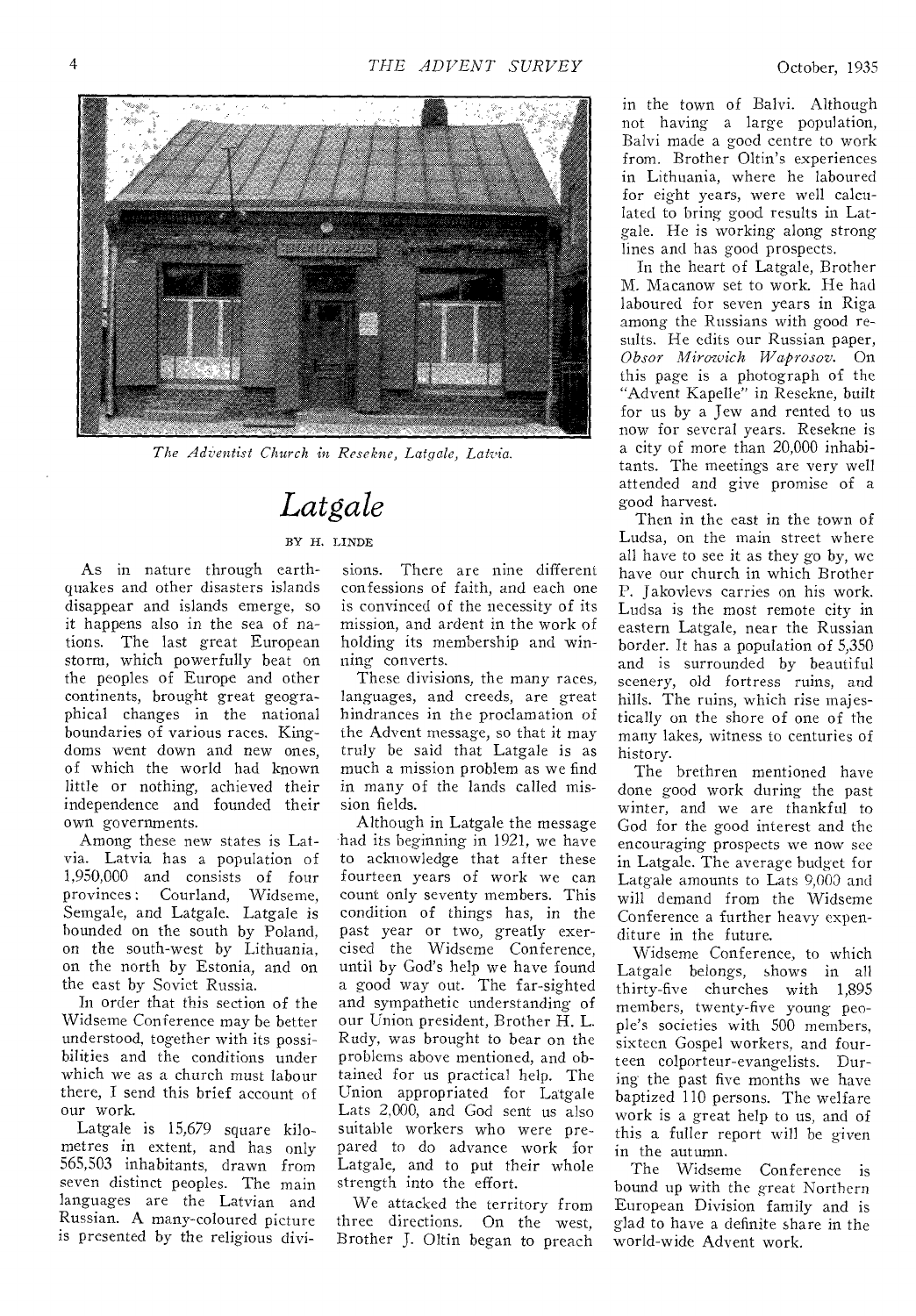### *The Baltic Youth's Congress*

#### BY *O.* V. ANDERSON

To hear about a gathering of Advent youth in the Baltic Union is interesting enough, but it must be experienced to be fully appreciated. Each society had brought a flag or banner with the wellknown initials "M.V." on it, as well as the name of the city they represented. At the close of the Courland and Livonian Conference session (these two conference sessions were held together this year because of a special government decision) a crowd of 1,200 made their way down to the quay where two barges conveyed the happy throng across the bay to Suschenhof, where the Baltic Union School is located. All landed safely and marched to the campus under an arch bearing the significant words, SVEIRA BRIVA JAUNATNE BRIVAJA LATUIJA (A Free Latvia for a Free Youth). Four hundred of this crowd of 1,200 considered themselves young people, and remained for the six days of the congress, while the rest went on to their homes happy that the youth might spend these days together.

A heat wave visited Latvia at the time of the meeting, making the water close by an inviting place every afternoon, except Sabbath. Brother A. W. Peterson, the General Conference Missionary Volunteer Secretary, was present throughout the meeting, and his instruction was much appreciated.

Oh, how those Baltic folk do sing ! You should *see* them sing to appreciate it. Surely it sounds good, though I do not understand a word, but to see them put heart and soul into the singing does one good. The great meeting closed with a "Song Feast" as they call it.

Fifty-three Estonians were present, fifteen Lithuanians, and the rest were Latvians. It is a marvel how these nations melt into one when the Advent message takes possession of them. A wonderful spirit prevailed throughout, in spite of crowded housing and, of necessity, a simple bill of fare. But the food was good, and there was plenty of it, and everybody was happy.

Translation was a necessary part of the programme with so many nations present, but the gift of understanding tongues was manifest and our translators did well in conveying the speakers' messages to the hearers. Many practical themes were considered, the young people were willing to accept counsel, and took a fine stand for principle after each discussion.

Prominent among the workers present was the white-haired pioneer, Brother Sutta, as well as his colleague, Brother Purmal. They did seem to enjoy meeting with the young people. They looked back many years to the time when the work of God in the Baltic was young. Very few followed the message then. Now to see a throng of young people 400 strong was a scene to behold. "What hath God wrought," was no doubt the thought of their hearts more than once during those days.

The Sabbath afternoon praise service will long be remembered by those present. Short, pointed testimonies were given, and how they did press in to have a part ! Two and a half hours slipped by as one, and even then others wanted to speak.

Yes, God is working, and our young people in the Baltic Union are working with God. That partnership will bear fruit to eternal life. We want to be true to our God and meet in the great Youth's Gathering when Jesus comes.

Praise God from whom all blessings flow.

THE Ethiopian authorities in cooperation with the British Legation here planned to call in foreigners from outlying mission stations to certain agreed concentration points on word being given from Addis Ababa. Brother Sorenson writes :

"You will be interested to know that all of our stations except the Gembie Station are located in what are called 'Concentration points,' and that we have been complimented for the wise selection of mission sites. So the first step called for in this plan does not affect any of our missionaries, as they are already in these centres, except our workers at Gembie.

The first step of the plan referred to involves the abandoning of ten mission stations of the societies affected by British protection and only one of these stations is ours. This shows that we have our stations in centres of strategic as well as political importance.'



*Delegate's to the Missionary Volunteer Congress at the Baltic Union Seminary, June 24-30, 1935.*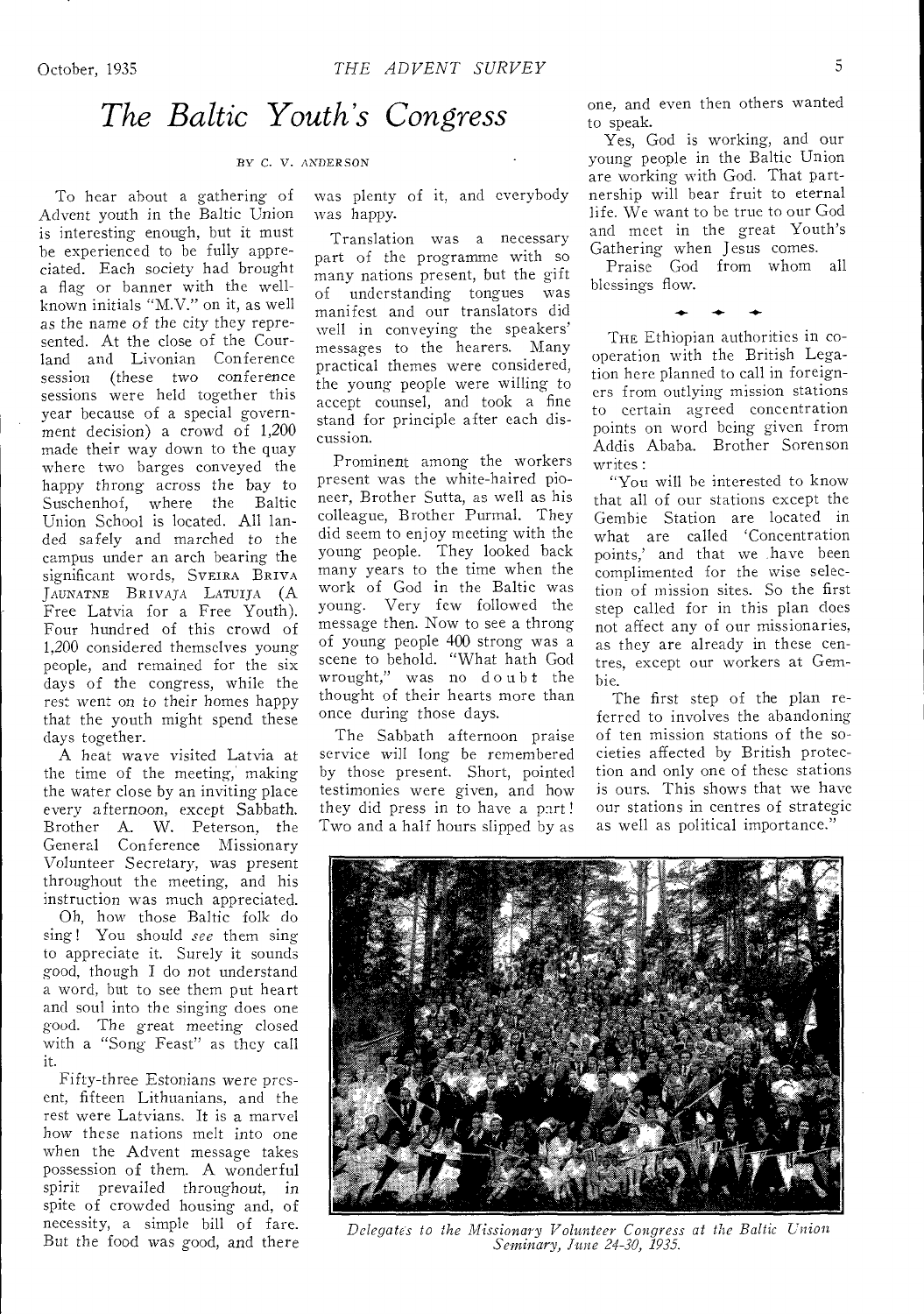Report of the Northern European Division

| Name of Conference<br>or Mission                                                                                                                                                                       | $ure$ hes<br>5<br>Š.                      | 겯<br>ptism<br>Vote<br>☎                                                   | ⋗<br>postas<br>×.                                           | Death                                                                            | Gain<br>¢t<br>z                                   | Present<br>Membership                                     | ť٤<br>Ø.<br>vangelist<br>Workers<br>ω            | œ<br>olporteur                                                                              | £<br>σ<br>abba<br>hool<br>v. a<br>$\circ$ <sup><math>\circ</math></sup><br>z | ship<br>Member                                                 | ပ္ပ<br>Average<br>ttendanc.                                  |              | ω<br>Tith                                                                       | capita<br>per<br>Tithe                                      | Sabbath-School<br>Offerings                                                 | Weekly<br>Offerings           |
|--------------------------------------------------------------------------------------------------------------------------------------------------------------------------------------------------------|-------------------------------------------|---------------------------------------------------------------------------|-------------------------------------------------------------|----------------------------------------------------------------------------------|---------------------------------------------------|-----------------------------------------------------------|--------------------------------------------------|---------------------------------------------------------------------------------------------|------------------------------------------------------------------------------|----------------------------------------------------------------|--------------------------------------------------------------|--------------|---------------------------------------------------------------------------------|-------------------------------------------------------------|-----------------------------------------------------------------------------|-------------------------------|
|                                                                                                                                                                                                        | $\boldsymbol{2}$                          | 3                                                                         | 4                                                           | $\overline{5}$                                                                   | 6                                                 | 7                                                         | 8                                                | 9                                                                                           | 10                                                                           | 11                                                             | 12                                                           |              | 13                                                                              | 14                                                          | 15                                                                          | 16                            |
| N. E. Division<br>Baltic Union<br>British<br><br>E.Nordic"<br><br>Polish<br><br>W.Nordic"<br>. 5                                                                                                       | $\cdots$<br>116<br>81<br>96<br>149<br>131 | $\cdots$<br>251<br>54<br>180<br>113<br>239                                | $\ddotsc$<br>20<br>26<br>25<br>25<br>44                     | $\ldots$<br>21<br>20<br>15<br>8<br>24                                            | $\cdots$<br>204<br>36<br>139<br>88<br>171         | <br>5.465<br>5,254<br>4,669<br>3,164<br>6,630             | 15<br>59<br>102<br>62<br>59<br>59                | $\cdots$<br>49<br>74<br>82<br>44<br>67                                                      | $\cdots$<br>144<br>146<br>175<br>183<br>175                                  | <br>5.702<br>5,360<br>4.066<br>3,586<br>6,104                  | <br>4,157<br>3910<br>3.056<br>2.319<br>4,960                 | 參<br>\$<br>я | . <i>. .</i><br>5.384.30<br>33,833.10<br>11, ?03.20<br>2,191.30<br>19,663.90    | <br>0.08<br>0.50<br>0.19<br>0.05<br>0.23                    | . <b>.</b><br>1.053,06<br>6.356.32<br>2.774.94<br>574.30<br>5.146.60        | <br><br><br>3.66<br><br>5.56  |
| Union Tls. 2nd qtr. 1935                                                                                                                                                                               | 573                                       | 877                                                                       | 140                                                         | 88                                                                               | 633                                               | 25,182                                                    | 356                                              | 316                                                                                         | 823                                                                          | 24,818                                                         | 18,402                                                       | \$           | 72,275.80                                                                       | 0.23                                                        | 15.905.22                                                                   | 922                           |
| E. Afr'n Union Miss. 6<br>Ethiopian<br>66<br>Gold Coast<br>6.6<br>Nigerian<br>9<br>$\cdots$<br>Sierra Leone<br>10<br>$\cdots$<br>Upper Nile<br>11<br>French Equa. Misn. 12<br>Mis's Tls. 1st qtr. 1935 | 32<br>6<br>3<br><br>56                    | 24<br>$\mathbf{2}$<br>$\cdots$<br>126<br>$\cdots$<br>$\cdots$<br>8<br>160 | 82<br>$\cdots$<br>.<br>6<br>$\cdots$<br>9<br>$\cdots$<br>97 | $\mathbf 2$<br>$\cdots$<br>2<br>3<br>$\cdots$<br><br>$\ddotsc$<br>$\overline{7}$ | $-95$<br>3<br>$-2$<br>117<br><br>$-11$<br>8<br>20 | 3.436<br>321<br>601<br>1,454<br>485<br>143<br>14<br>6,454 | 16<br>16<br>$\overline{2}$<br>16<br>6<br>3<br>66 | $\cdots$<br>$\cdots$<br>$\cdots$<br>$\cdots$<br>$\cdots$<br>$\cdots$<br>$\cdot$<br>$\cdots$ | 152<br>9<br>42<br>94<br>22<br>20<br>340                                      | 8,460<br>411<br>2,431<br>7,600<br>1 055<br>376<br>38<br>20,371 | 7,980<br>402<br>1,664<br>6.409<br>746<br>260<br>70<br>17,531 | S<br>я<br>\$ | 1,225.20<br>571.00<br>626.60<br>531.80<br>390.60<br>183.00<br>45.30<br>3,573.50 | 0.03<br>014<br>0.0S<br>0.03<br>0.06<br>0.09<br>0.58<br>0.04 | 606.45<br>146.60<br>194.41<br>248.62<br>124.96<br>65.36<br>1491<br>1,401.31 | <br><br><br><br><br><br><br>. |
| Grand Tls. 2nd qtr. 1935 629                                                                                                                                                                           |                                           | 1,037                                                                     | 237                                                         | 95                                                                               | 658                                               | 31,636                                                    | 422                                              |                                                                                             | 316 1,163                                                                    | 45.189                                                         | 35,933                                                       | -8           | 75,849.30                                                                       | 0.19                                                        | 17,306 53                                                                   | 9.22                          |

# Directing and Training Our Youth in the Baltic

### BY H. L. RUDY

ONE of the most cheering features of our work in the Baltic Union is the advance made in the Missionary Volunteer movement. Several years ago one of our evangelists grasped the vision of extending his evangelistic efforts so as to include the children and young people of the church and others who attended his meetings. A large children's Bible class was organized. Grown young people also joined the class. A young people's choir and orchestra were organized, and every member was required to meet definite moral and spiritual standards if they wished to retain their membership. These classes were conscientiously fostered. More time and effort were required to care for the youth's organizations than for the public lectures as such. This evangelist found that his efforts were well rewarded. He not only had large baptisms from his public efforts, but he was educating and training young people for definite service in the church. After four years of diligent training the church was filled with a host of qualified young people. At one time no less than twelve of these young people were baptized and entered upon their work as active churchmembers. This was the beginning of greater

things in the Missionary Volunteer movement in Riga.

This experience, if repeated by every evangelist, would cure more ailments in the churches, and develop more strength in our membership, than any one kind of activity Gospel workers can engage in. In the conference where the above experience took place, the president has rallied his young people to great activity. He has just gathered several auto-loads of Missionary Volunteers and is now touring a part of his field, visiting health resorts and other places, holding Gospel meetings. The young people have prepared songs and orchestral selections. A large public recital will be a part of the campaign, and will more than finance the enterprise. Past experience has shown that the young people return from these tours with pleasant memories, a host of friends, and a live missionary zeal. When the Harvest Ingathering Campaign comes along the public are more than prepared to give of their means. All these youth's Gospel campaigns are carried out under the flying banner, "Seventh-Day Adventist Youth."

About a year ago our young people in Latvia and Estonia set their hearts upon having youth's

periodicals. The Union encouraged them in their desire. In a short time each country published its own youth's paper. For a year now these journals have been appearing, with constantly increasing editions, thus involving no increased expense to the conferences. The value of these papers is seen in increased unity and missionary activity. They appear monthly and average twenty-four pages per issue.

In 1934 a new day dawned for our young people's work. Following the Estonian annual meeting at Pärnu we had a youth's congress. About 150 Estonian young people were in attendance. The splendid spiritual and practical results of this congress encouraged us to organize a Union youth's camp. At the end of June this year this gathering took place on the grounds of the Baltic Union Seminary. On the opening day between 600 and 700 people were present. regular attendance stood The around 400 throughout the whole week. The last Sabbath was a day long to be remembered. Thirteen young people were baptized. The testimony meeting in the afternoon was the best of its kind the writer has ever attended in his ten years' experience in Europe. Our records show that more than a thousand people attended this congress. Of this number more than five hundred belong to the Missionary Volunteer societies. We were especially happy to have Elder A. W.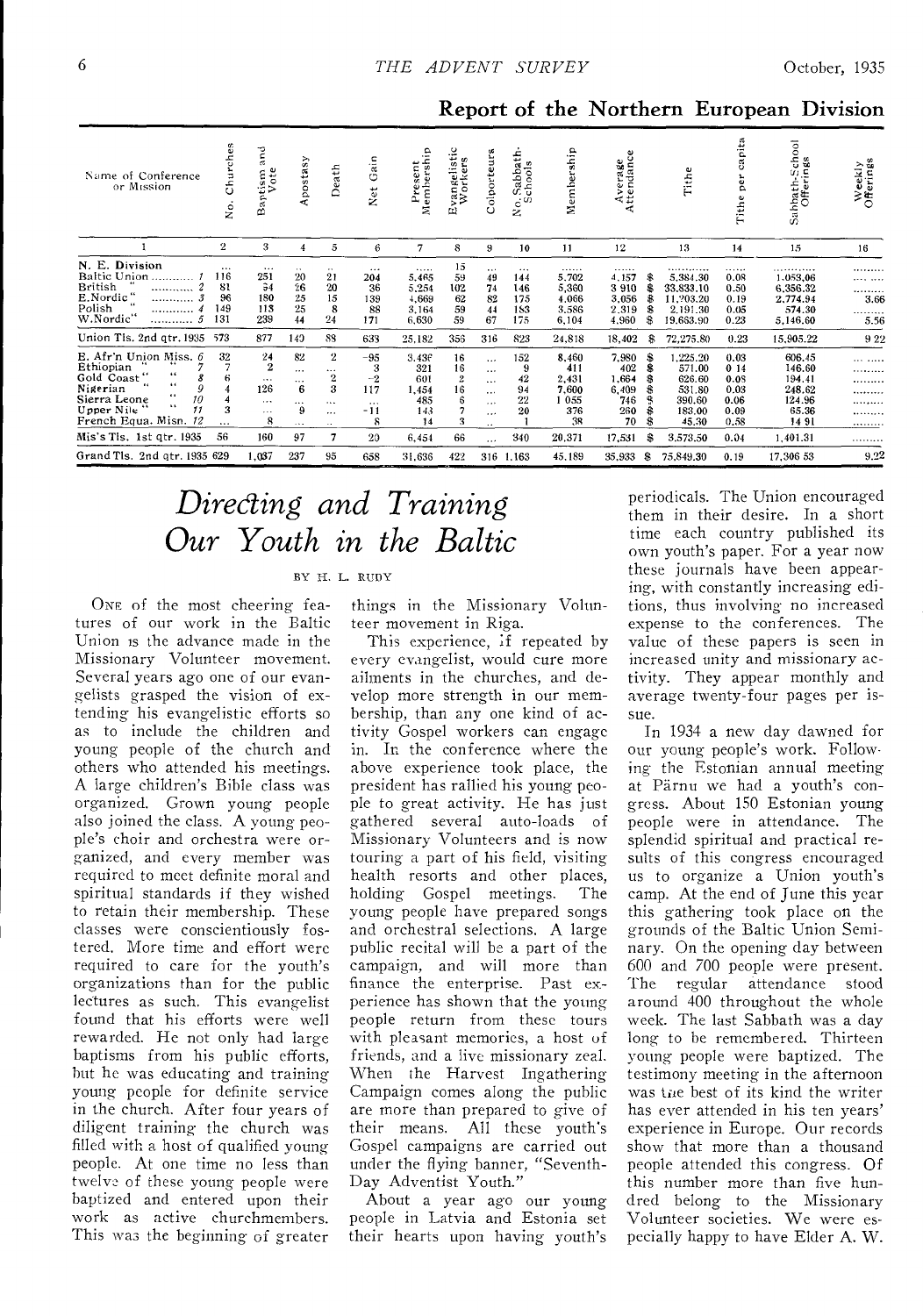| Harvest<br>Ingathering                                           | Annual<br>Offering                                            | å,<br>Miscellaneou<br>Offerings             | Week of<br>Sacrifice                                  | Young People's<br>Offerings                     | Week<br>B <sub>k</sub>                                     | Offerings<br>Total                                                                   | Offerings<br>capita<br>per<br>Total                          | $\mathbb{S}^1_{\mathbb{C}}$<br>Percentage<br>Offerings to<br>Tithe | Total Contribu-<br>tions for Home<br>Missionary<br>Work | Contribu-<br>for Local<br>ch Work<br>Total Correct<br>tions for<br>Church | Sales<br>Colporteur                                                                            |                                    |
|------------------------------------------------------------------|---------------------------------------------------------------|---------------------------------------------|-------------------------------------------------------|-------------------------------------------------|------------------------------------------------------------|--------------------------------------------------------------------------------------|--------------------------------------------------------------|--------------------------------------------------------------------|---------------------------------------------------------|---------------------------------------------------------------------------|------------------------------------------------------------------------------------------------|------------------------------------|
| 17                                                               | 18                                                            | 19                                          | 20                                                    | 21                                              | 22                                                         | 23                                                                                   | 24                                                           | 25                                                                 | 26                                                      | 27                                                                        | 28                                                                                             |                                    |
| <br>1.06<br>630.30<br>15.75<br>0.56<br>161.66                    | <br>0.53<br><br>2.98<br><br>12.81                             | <br><br>8.77<br>29.58<br>0.10<br>.          | .<br>2.47<br>182.93<br>2,248.85<br>397.64<br>2,769.11 | <br>9.70<br>246,99<br>145 13<br>23.39<br>316 41 | <br>1,062.07<br>1,736.34<br>1,508.01<br>111.08<br>1.862.64 | . . <b>.</b> <i>. .</i><br>2,128.89<br>9.161.65<br>6,728,90<br>1.107.07<br>10.274.79 | <br>0.03<br>0.14<br>0.11<br>0.03<br>0.12                     | <br>39.5<br>271<br>60.1<br>50.5<br>52.3                            | <br>317.84<br>576.04<br>2.596.88<br>33.19<br>1,257 35   | <br>1.389.76<br>3,128.67<br>1,246.36<br>118 26<br>1,085.49                | ******** ***<br>4,453.04<br>21,000.71<br>12,313.49<br>1,324.96<br>20,929.20                    | $\boldsymbol{z}$<br>3<br>4<br>5    |
| 809.33                                                           | 16.32                                                         | 38.45                                       | 5,601.00                                              | 741 62                                          | 6,280.14                                                   | 29,401,30                                                                            | 0.09                                                         | 40.7                                                               | 4.781.30                                                | 6 968.54                                                                  | 60.021.40                                                                                      |                                    |
| 17.64<br>9.74<br>47.20<br>27.57<br>299.85<br>24.61<br><br>426.61 | 62.38<br>35 72<br>14.61<br><br>26.54<br><br><b></b><br>139 25 | <br><br><b></b><br><br><br><br><br><b>.</b> | 147.50<br><br><br>240.62<br><br>111.22<br><br>499.34  | .<br>*********<br><br><br><br><br><br>          | <br><b></b><br>49.92<br><br>.<br>. . <i>.</i><br><br>49.92 | 833,97<br>192.06<br>306.14<br>516.81<br>451.35<br>201.19<br>14.91<br>2,516,43        | 0.02<br>0.05<br>0.04<br>0.03<br>0.07<br>0.10<br>0.19<br>0.03 | 68.1<br>33.6<br>48.9<br>97.2<br>115.6<br>109.9<br>32.0<br>70.4     | <br><br><br>. <i>. .</i><br><br><br><br>                | . <b>. .</b> .<br><br><br><br><br><br><b></b> .<br>                       | 166,44<br>. . <b>.</b> <i>.</i> . <i>. .</i><br>622.79<br>942.85<br><br>53.57<br>.<br>1,785.65 | 6<br>7<br>8<br>9<br>10<br>11<br>12 |
| 1,235,94                                                         | 155.57                                                        | 38.45                                       | 6.100.34                                              | 741.62                                          | 6.330.06                                                   | 31,917.73                                                                            | 0.08                                                         | 42.1                                                               | 4,781.30                                                | 6.968.54                                                                  | 61,807.05                                                                                      |                                    |

### for the Quarter Ended June 30, 1935

Peterson from the General Conference Missionary Volunteer Department with us. His timely messages and helpful suggestions were greatly appreciated. The Northern European Division sent Elder C. V. Anderson. He knows our field well and our young people find a real friend in him.

There is another feature of our youth's work in the Baltic that deserves special mention at this time. As everyone knows we are living in a time when our finances cause us great concern. This financial distress is prone to react unfavourably upon our educational activities. The pressing financial needs of public evangelism can easily take precedence over all other requests, but we are holding to the principle of pulling along even lines in all of our important endeavours. Our Union school, near Riga, is causing us much concern, but with the help of God we have been able to make the necessary improvements so that a strong educational programme can be carried out. The past year has marked definite progress in our seminary.

But the calls of the fields were not all answered with the one school for the whole Union. The Estonian church membership is constantly increasing and the time has come to begin our educational work in Estonia. During our last annual meeting in Tallinn a historic resolution was passed-to open a training school this fall.

The Union took up the question and definite plans were laid immediately which include the opening of a training school in Tallinn this year. Estonia has no school property yet. The school will be conducted in the adiacent rooms of our church building and publishing house. It has taken great faith to move ahead in this direction at such a time as this. But we have definite evidence already that our faith is to be abundantly rewarded. Brother E. Ney, the president of the Estonian Conference, is working untiringly for a school in his beloved country. He is entitled to our support. We are looking to our loyal people in other lands to help Estonia realize its longing for a well-equipped school.

Our greatest hope lies in the strength of our young people. May the Lord continue to strengthen them in the blessed Advent message.

THE Polish Union is planning and working to re-open its school at Bielsko this October. Brother Schiwital, the new principal, has been in the field for several months, and, in spite of the financial problems that students in Poland have to solve, there is prospect of a sufficient enrolment.

THE workers of the Baltic Union gathered together in August for a week of close study of their problems. There was a very full agenda and it was barely disposed of when the hour came to break up. Brother J. Braun, president of the Austrian Conference, had been invited to assist and his contributions were intensely valuable, not only because of the thoroughness with which he had thought through the subjects he dealt with, but also because in his own personality he was a striking embodiment of a powerful ministry. Many of the workers of the Union rendered strong help, and Brother Rudy in the chair kept the interest at a high pitch.

There seems no reason why the Baltic Union should not go ahead strongly and fill its territory with a ringing message. From all parts of the field came encouraging reports of progress in evangelism, and forward moves in all departments. It is a field that bristles with problems, but so far the workers seem to thrive on these. All arrangements for the wellbeing of the visitors were well organized and thoroughly appreciated. The Division sent

W. T. BARTLETT.